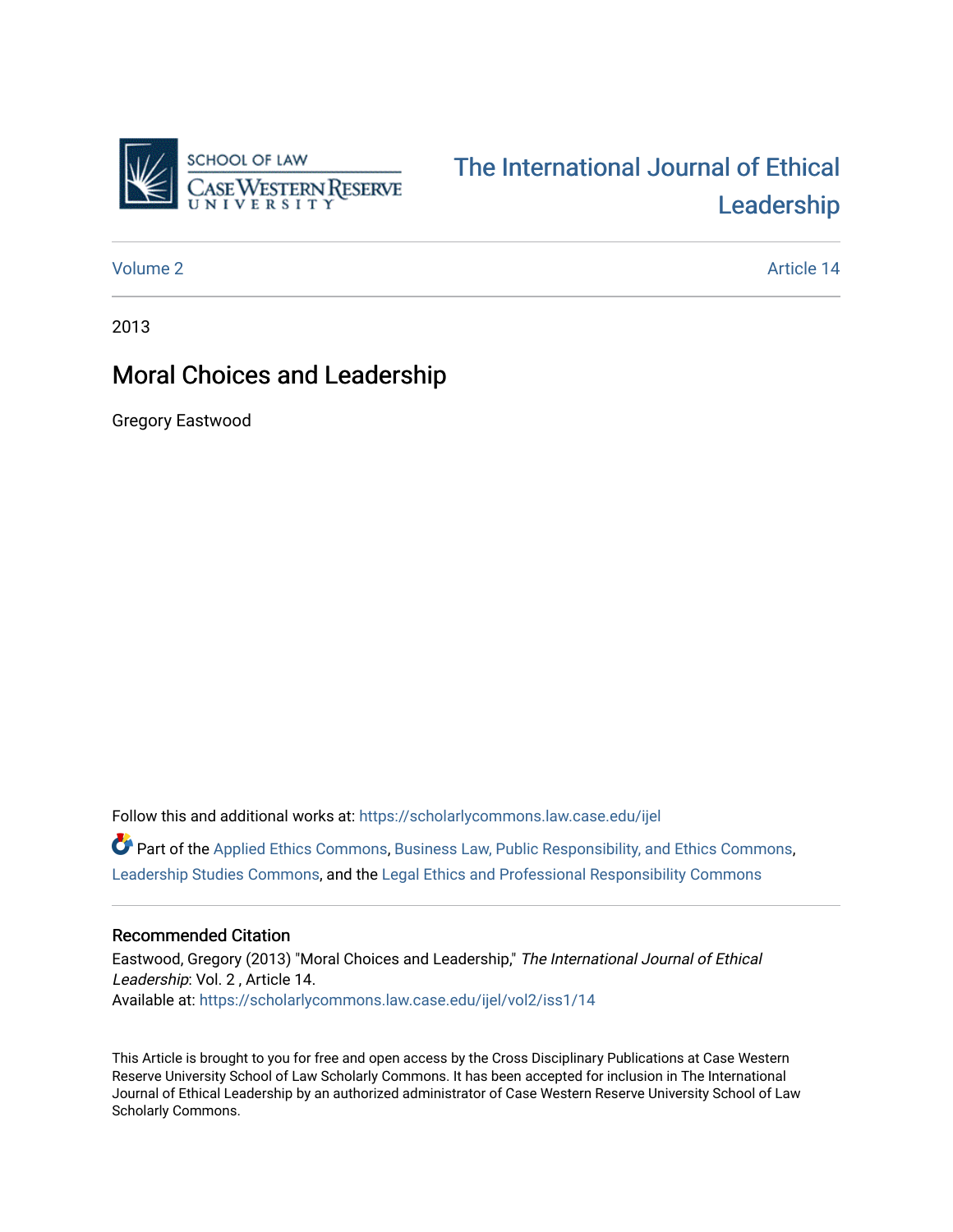# Moral Choices and Leadership

Gregory L. Eastwood Professor of Bioethics and Humanities and Professor of Medicine State University of New York Upstate Medical University

We want to be famous and successful, we think our colleagues are cutting corners, we'll be damned if we lose out to them, and some day, when we've made it, we'll be role models. But until then, give us a pass.

—Harvard professor Howard Gardner, quoted in the *New York Times*

Don't even argue that all cheating is the same because it's not. Cheating on a national boards exam is a huge offense, cheating on a final exam is a big offense. 'Cheating' on weekly online ten question quizzes that have no bearing on how to be a doctor isn't cheating, its called getting your grunt work done fast so you can spend more time learning some real medicine and help REAL people.

—News blog comment in response to a report of cheating at SUNY Upstate Medical University

Leadership ... is an essentially moral act. —A. Bartlett Giamatti

I have come to appreciate that for some college students, even among those who view themselves as moral creatures, college is not the time to be fussy about making moral choices. "Honesty is for after I graduate. Right now I need to get through school." This concerns me because I perceive that college is where most of our future business, political, academic, scientific, religious, athletic, and other leaders are right now and I believe that current behavior is a dependable predictor of future behavior. The connection between the present and the future, however, is not one of particulars of context, but rather one of moral character and associated behaviors.

We expect a great deal from our leaders, including right moral conduct, but we frequently are disappointed. Consult a preferred source of news and one learns quickly of the latest example of moral failure of leadership in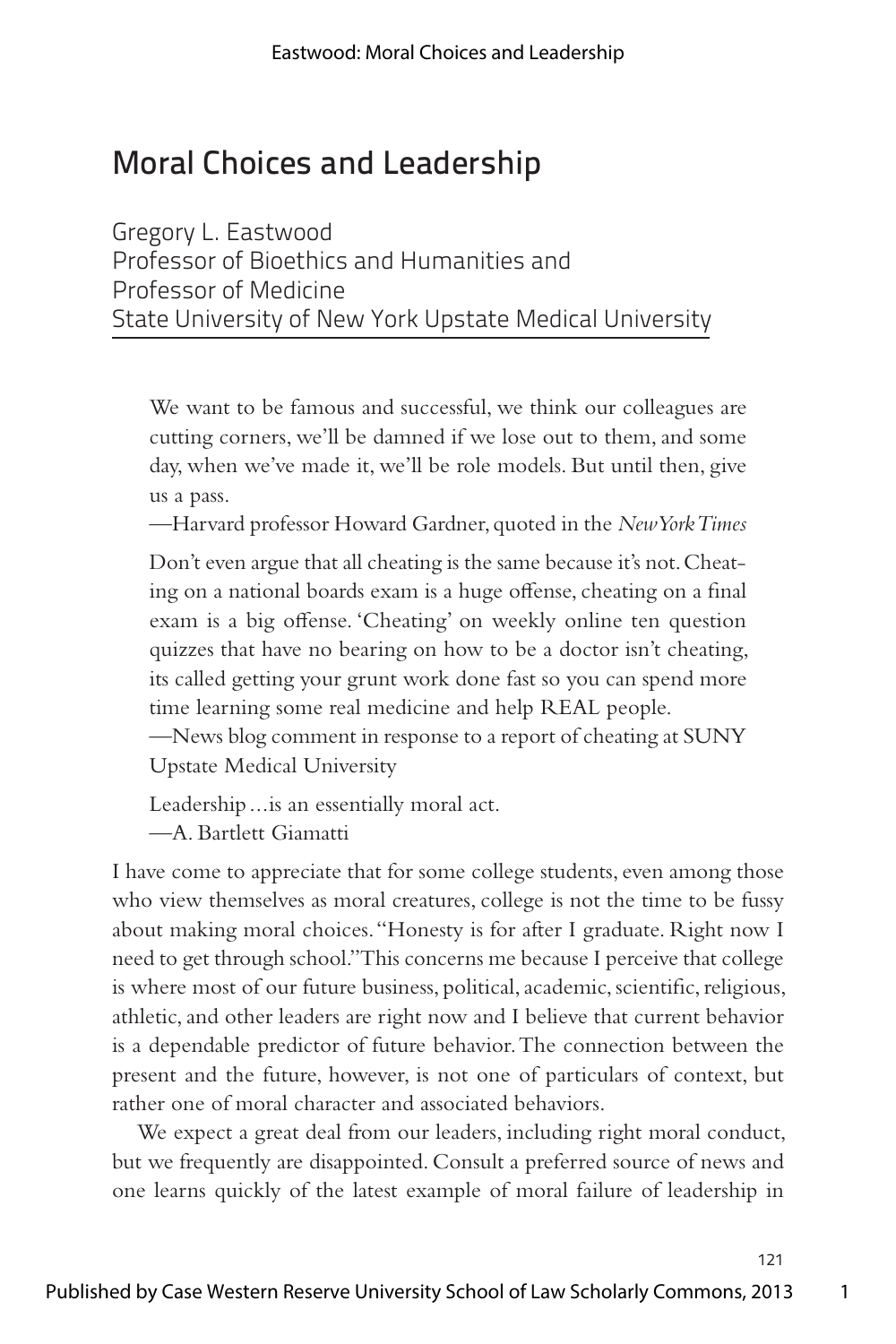business, politics, academia, science, religion, athletics, and so on. No discipline seems untouched.

What to do? I believe that the world needs leaders who have a broad understanding of human knowledge and experience, and who operate within a set of moral principles (Eastwood 2010b). The time to cultivate, or jump-start if necessary, this trajectory to moral leadership is during the college experience.

In the following, I will consider these questions: Do the moral choices I make now matter? What makes a good leader? Are you ready to run the world? Finally, despite my lack of ecclesiastical standing, I will deliver a benediction.<sup>1</sup>

#### Do the Moral Choices I Make Now Matter?

Popular wisdom holds that the best predictor of future behavior is current or past behavior. This observation is supported by both news media and research reports of cheating in high school, college, graduate and professional school, and later during certifying examinations; past cheating behavior seems perpetuated (Perez-Pena 2012; Baldwin 1996; Zamost, Griffen, and Ansari 2012; Roberts and Wasieleski 2012). These accounts also suggest that cheating now is easier, more prevalent, and tolerated. Internet access and other technologies appear to enable cheating (Anonymous 2011; Roberts and Wasieleski 2012). Cheating seems to be regarded by some students as an acceptable and ordinary method of getting through school.

What do we know about the relation between dishonest behavior in school and performance at work? Not much. Engineering students who also had engineering jobs reported a strong relationship between involvement in academic dishonesty during high school and involvement in present dishonest behavior, both in college and in the workplace (Harding 2004). Further, attitudes among engineering and preengineering students about cheating varied. Copying from another student during a test or quiz was regarded as cheating by 96.4 percent of 643 respondents, 2.3 percent thought this to be unethical but not cheating, and for 1.1 percent it was neither cheating nor unethical (Carpenter 2006). Although one might be reassured that over 96 percent thought copying was cheating, frankly, I am disappointed that it was not 100 percent. Perhaps of more concern, only 26.7 percent of students regarded asking another student about questions on an exam they have not yet taken as cheating. 45.6 percent thought it was unethical and, to my astonishment, 26.6 percent felt it was neither cheating nor unethical.

<sup>1.</sup> This essay was adapted from the keynote address for Integrity Week, Case Western Reserve University, Cleveland, Ohio, February 1, 2013.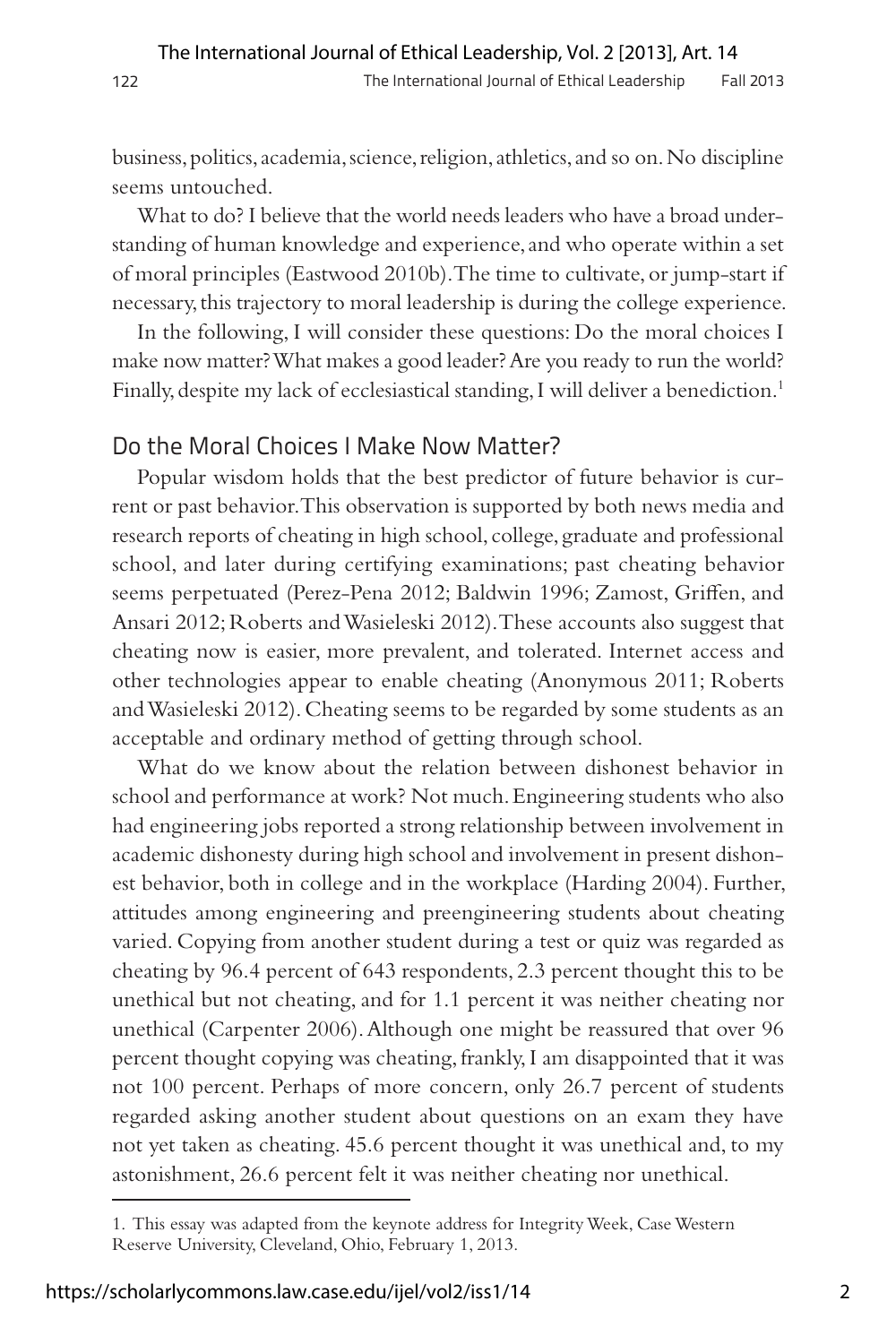A study of physicians in practice gets closer to the question of behavior in school as a predictor of later professional behavior (Papadakis 2005). Two hundred and thirty-five graduates of three medical schools, who had been disciplined by their state medical boards, were compared to 469 control physicians, who had not been disciplined and were matched to the case physicians according to medical school and year of graduation. Disciplinary action by a state medical board was found to be strongly associated with prior unprofessional behavior in medical school. Unprofessional behaviors that were most highly correlated with subsequent disciplinary action were severe irresponsibility and severely diminished capacity for self-improvement.

Of course, these reports and articles do not finger individuals. We cannot claim that a particular individual who cheats in high school will cheat in college and then be dishonest later. And although the physician study strongly correlates unprofessional behavior in medical school with the chance of running afoul of one's state medical board, we cannot say that an individual's unprofessional behavior in medical school is unerringly predictive of later unprofessional behavior. But these observations provide good evidence to expect that cheating, dishonesty, and unprofessional behavior during the educational experience increase the risk, the probability, for later misbehavior.

If cheating and dishonesty are acceptable and ordinary for some students, they are not so for all students. Many students do not cheat. Yet, some situations seem so provocative and unusual that students who ordinarily might not have cheated may feel they have no choice but to cheat. Such were the situations in the recent cheating scandal at Harvard College and several years ago at the State University of New York Upstate Medical University (Perez-Pena 2013; Mulder 2011). At Harvard, students 'collaborated' on a take-home examination; at SUNY Upstate students 'collaborated' on online quizzes. In both situations, students indicated they were confused about when it was acceptable to collaborate and when it was not, and both administrations were criticized for acting too slowly to address concerns. In the SUNY Upstate situation, fear of failure of the course added to a sense of despair and anxiety, leading many students to say they had no choice but to cheat.

These cases and ones like them raise the question whether there are alternatives to cheating. There are always alternatives, of course, but sometimes the alternatives seem unacceptable. Not to cheat and risk failure may not be acceptable. Yet some students do not cheat and accept the risk. Do we expect to encounter situations only in school in which the sole option seems to be to cheat or does that also occur later in life? Clearly, life beyond school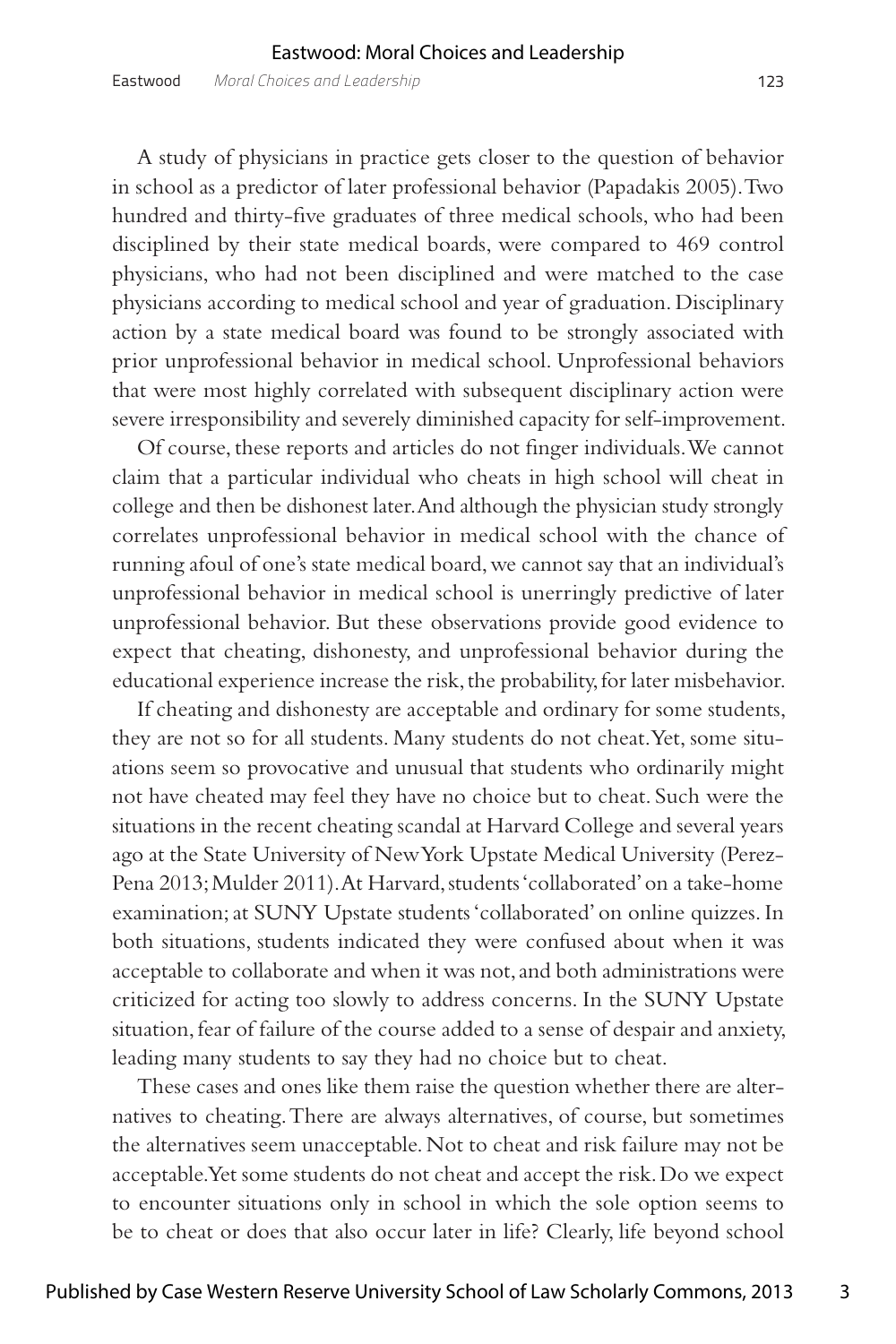presents many opportunities to cheat or engage in dishonest behavior. Some of them seem to leave few options, unless one examines them thoughtfully according to one's moral code and with an eye to both short- and long-term consequences. It is easier to cut corners if one has been in the habit of doing so and, conversely, it is easier to be honest if one practices the habit of honesty.

Does it make a practical difference what moral choices we make? We already reflected on the presumed relation between moral behavior in high school, college, and later. The notion that making the choice to cheat becomes perpetuated rests partly on anecdote and partly on empirical studies. But the habit of dishonesty has implications beyond test taking. In medicine, the field with which I am most familiar, the responses to seemingly innocuous questions may have unpredictable harmful consequences with regard to the welfare of patients. For example, senior physicians commonly ask medical students and doctors in training about facts and observations related to their patients. What was the serum potassium this morning? Did the cardiogram show any ectopic beats? Does the patient have double vision? If the student does not know and makes up an answer, that could lead to harm for the patient. A patient may ask her physician if they heard a heart murmur. Responding no when the physician did not listen is risky and immoral behavior on the part of the physician. An assistant in a physician's office may ask a physician how to code a procedure (for insurance purposes), implying that there may be some flexibility to enhance payment that may not be justified by the clinical situation. Outside of medicine, a senior lawyer may advise a junior lawyer to add a few hours to the billing of a client. In business, what would be your response if your boss tells you to substitute a product that is inferior to what was agreed in the contract?

### What Makes a Good Leader?

Books, articles, and courses on leadership abound. My purpose here is not to present a primer on leadership, but rather to focus on several of the concepts and characteristics of leadership that I think are at the core of leadership and of being a good leader.

**Who can be a leader?** "Leaders come in a large variety of sizes, shapes, colors, and ages; from different career stages, geographic origins, social standings; and with varying personal styles" (Eastwood 1998). I start with the premise that nearly everyone, under the right conditions, can be a leader. Experience tells us that there is no single formula for leadership. Leaders combine a complex mix of personal attributes and abilities, which, in the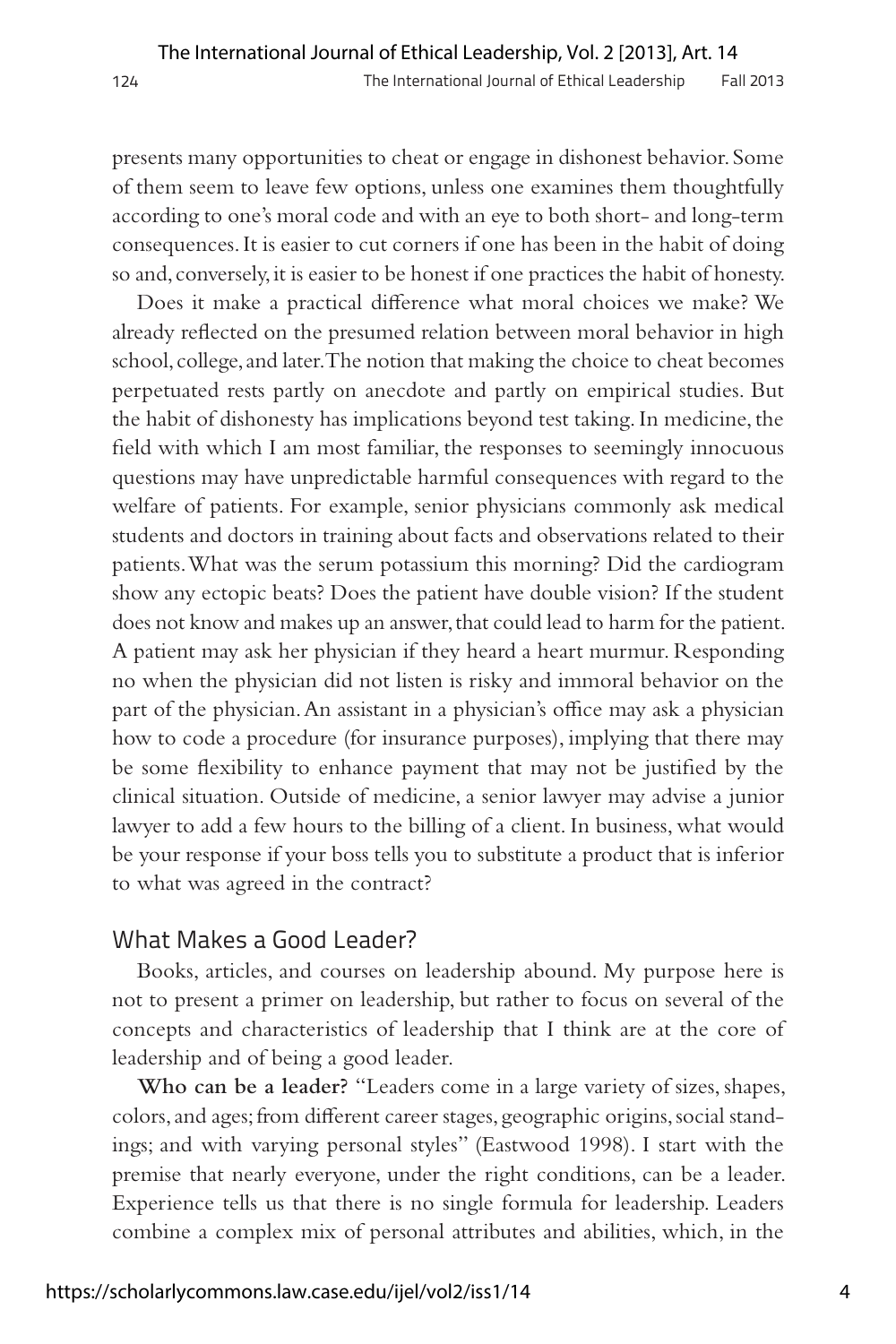successful ones, seems right for them. Circumstance, inclination, and natural and developed abilities all operate to determine whether someone exerts leadership. That is one reason why the education process, particularly the argument for a broad education as articulated later under "Are You Ready to Run the World?," is so important in preparation for leadership.

So what does it mean that anyone can be a leader? We commonly associate leadership with titles or positions. CEO, president, department head, principal, dean, director, chair, mayor, governor, and captain all connote a leadership position and thus the presumption that the incumbent is a leader. What about mother, father, associate director, teacher, journalist, lawyer, doctor, professor, pilot? Or student, employee, worker, soldier, player, secretary, clerk?

We expect leadership from people with titles and positions of respect, but the skills, attributes, and obligations associated with leaders are not the exclusive domain of those with titles. Nearly anyone can be called under appropriate circumstances to exert leadership. Also, for leaders who have the titles to be most effective requires synergy of leadership among the rank and file of all groups and organizations.

Leadership may not so much reside with individuals but is created during the interactions of two or more people. Further, I believe the old saw about a good leader being a good follower. An effective follower requires the leadership skills to move in that mutable space between leading and following.

Can you think of an example in which a person without title or position has exerted leadership? What were the circumstances and what were the characteristics of that person? I expect their characteristics are similar to those I discuss here.

**What distinguishes a good leader?** Certainly a strong moral compass is important. But that seems prerequisite. Good leaders help others realize their dreams. I borrow that idea from Professor Richard Boyatzis of the Weatherhead School of Management at Case Western Reserve University. He said that in my hearing several years ago and it stuck. Ordinary leaders usually do a good job of setting goals, identifying in the people they lead what they do well and what they do not do well, and working with them to improve. Good leaders somehow understand the people with whom they are associated and are able to tap into their aspirations and dreams and help facilitate them. Good leaders take pleasure in the attainment of the dreams of others—this is a remarkable ability of leadership. One of the joys of leadership is to take vicarious pleasure in the accomplishments of others. We see this ability to facilitate the dreams of others also in people who are not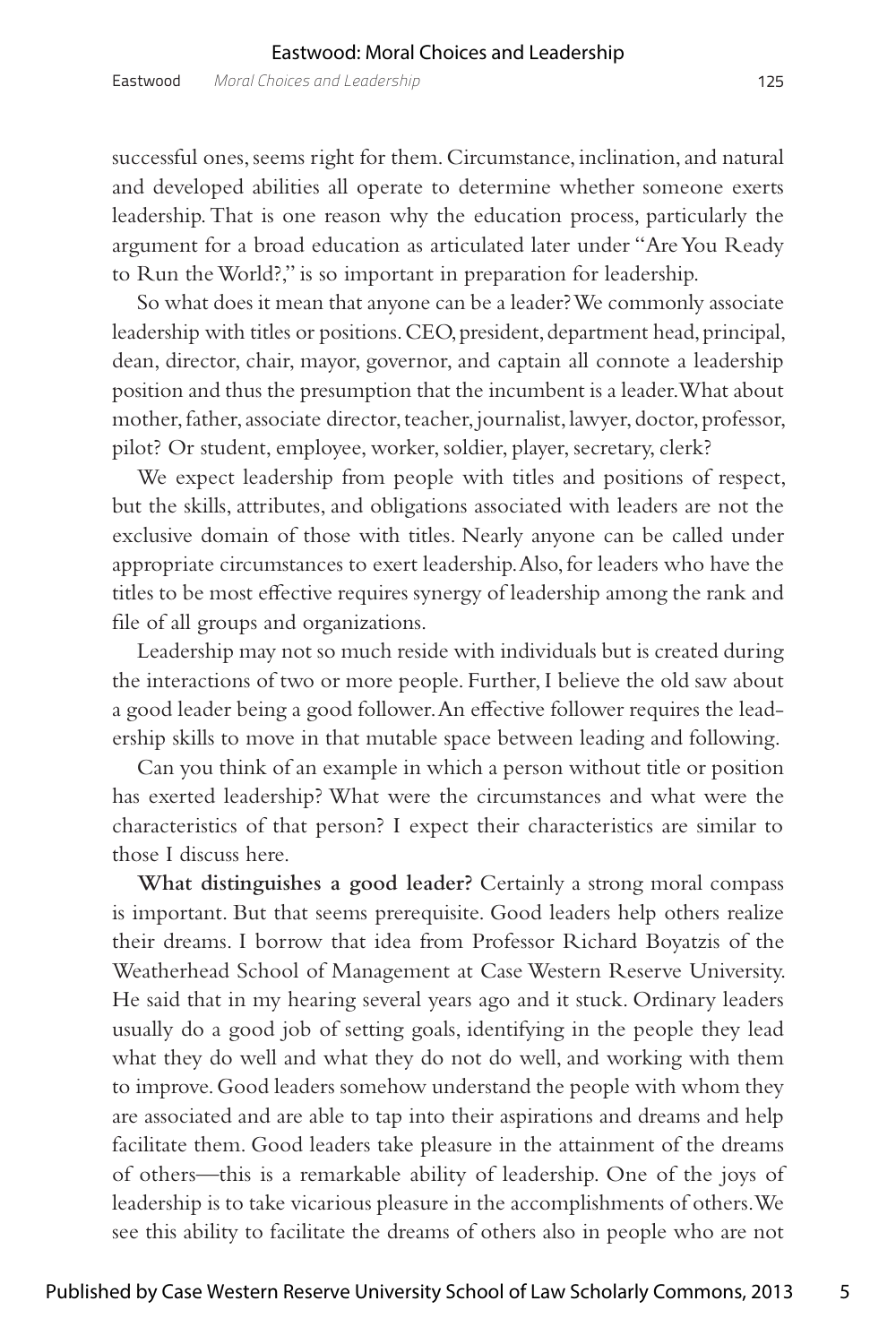necessarily regarded as leaders, but who have affected our lives profoundly. Who has helped you realize your dreams? A parent? A teacher? A coach? A friend? What has it been about that person and about your relationship with that person that has been so meaningful? Perhaps the characteristics of the people who have helped you realize your dreams are the character traits, skills, and behaviors of good leaders.

**What are the character traits, skills, and behaviors of good leaders?**  When I have asked that question of undergraduate, graduate, and professional students, and of others at later stages of life, a list similar to the one below emerges. I arbitrarily divide them into character traits and skills (or abilities), although there is much merging and connection between them. I take character traits to reflect a person's innate character and skills to be things we acquire. This clearly is a tenuous dichotomy. I believe that it is possible to improve most of the character traits listed, including courage, sense of humor, self-understanding, empathy, and even integrity. Also, people have great innate variability with regard to skills—for example, some simply are better listeners or organizers than others—but everyone, regardless of innate abilities, can improve. Undoubtedly, you have your own candidates for attributes of leadership that do not appear on this list.

#### **Character traits Skills**

- 
- integrity, honesty to listen
- 
- 
- 
- 
- 
- 
- 
- 
- 
- moral principles to communicate
	-
- energy to organize
- empathy to conceptualize and plan
- self understanding to select good people
	- respect for others to manage uncertainty
- humility to use power constructively
	- sense of humor to make difficult decisions
	- perseverance to act and take planned risk
	- courage to be unperturbed by praise and criticism

Here is something to think about. Are the leadership attributes indicated here different for different positions? When you look at this list, is there any character trait or skill that is unnecessary for, say, a corporate CEO, a school principal, a college department head, a leader of a student organization, or a leader of a neighborhood organization? I believe that all are important for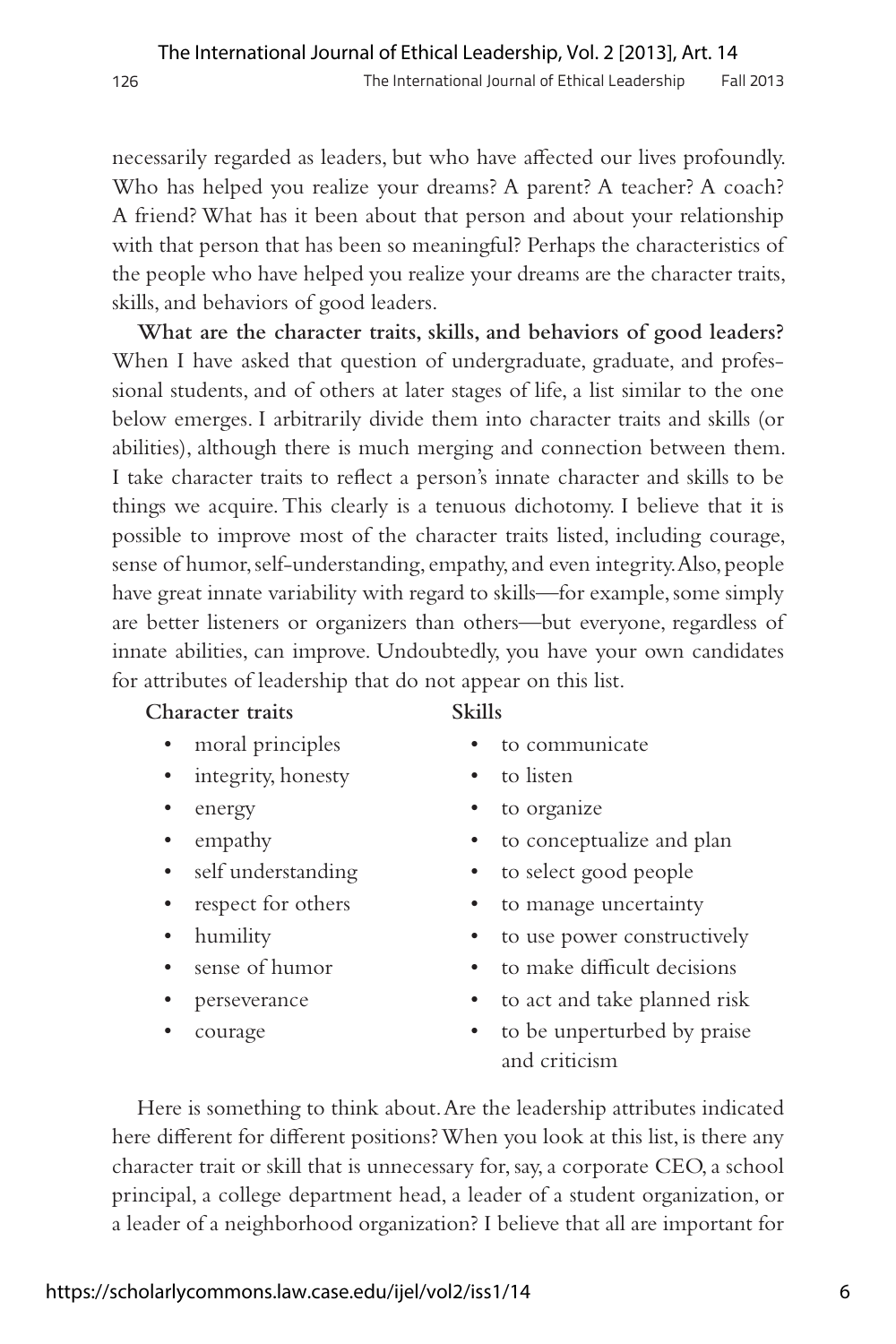leaders of any scope of responsibility, although some leaders may need to develop and use some traits and skills more than others.

**Higher principles, integrity, and courage.** *To Kill a Mockingbird*, by Harper Lee, tells the story of Atticus Finch, a lawyer in a small southern town in the 1950s, who agrees to defend a black man who has been wrongly accused of raping a white woman. Atticus has two children, Scout, age 8, and Jem, age 12. Scout takes some heat from her schoolmates for her father's action. Here is an exchange between Atticus and Scout.

Atticus: "[T]here's some high talk around town to the effect that I shouldn't do much about defending this man."

Scout: "If you shouldn't be defendin' him, why are you doin' it?" Atticus: "For a number of reasons. The main one is, if I didn't I couldn't hold up my head in town, I couldn't represent this county in the legislature, I couldn't even tell you or Jem not to do something again.... *Simply because we were licked a hundred years before we started is no reason for us not to try to win*." (Lee 1960; my italics)

In the play by Edmond Rostand (1950), my favorite old-time romantic Cyrano de Bergerac spoke to this when he said, "A [person] does not fight merely to win." Merely to win! As if there were something more important than winning, and winning was very important to Cyrano. But I realized, after thinking about Atticus's statement and former President Gerald R. Ford's (2001) claim, "In the age-old contest between popularity and principle, only those willing to lose for their convictions are deserving of posterity's approval," on receiving the Profile in Courage Award, that sometimes we are motivated by a principle so strong and meaningful that we risk losing, even may expect to lose, because acting on the principle is of utmost moral importance. Few of us are tested on this and if we are tested it is not often, but I believe that it is important for our moral integrity and development to know what those principles are that for us are beyond the consideration of winning and losing.

**Self-understanding**. "O wad some Power the giftie gie us/To see oursels as ithers see us!" begged the poet Robert Burns (1786). If you are in the business of leading others, it is helpful to know something about yourself—what motivates you, how you think, why you behave in certain ways (Eastwood 2010a). Part of knowing yourself is having some understanding of how others regard you. You can learn this by paying attention to what others say to you and about you and how they react to you, although what they say and do often is conveyed in a sort of code that more or less conforms to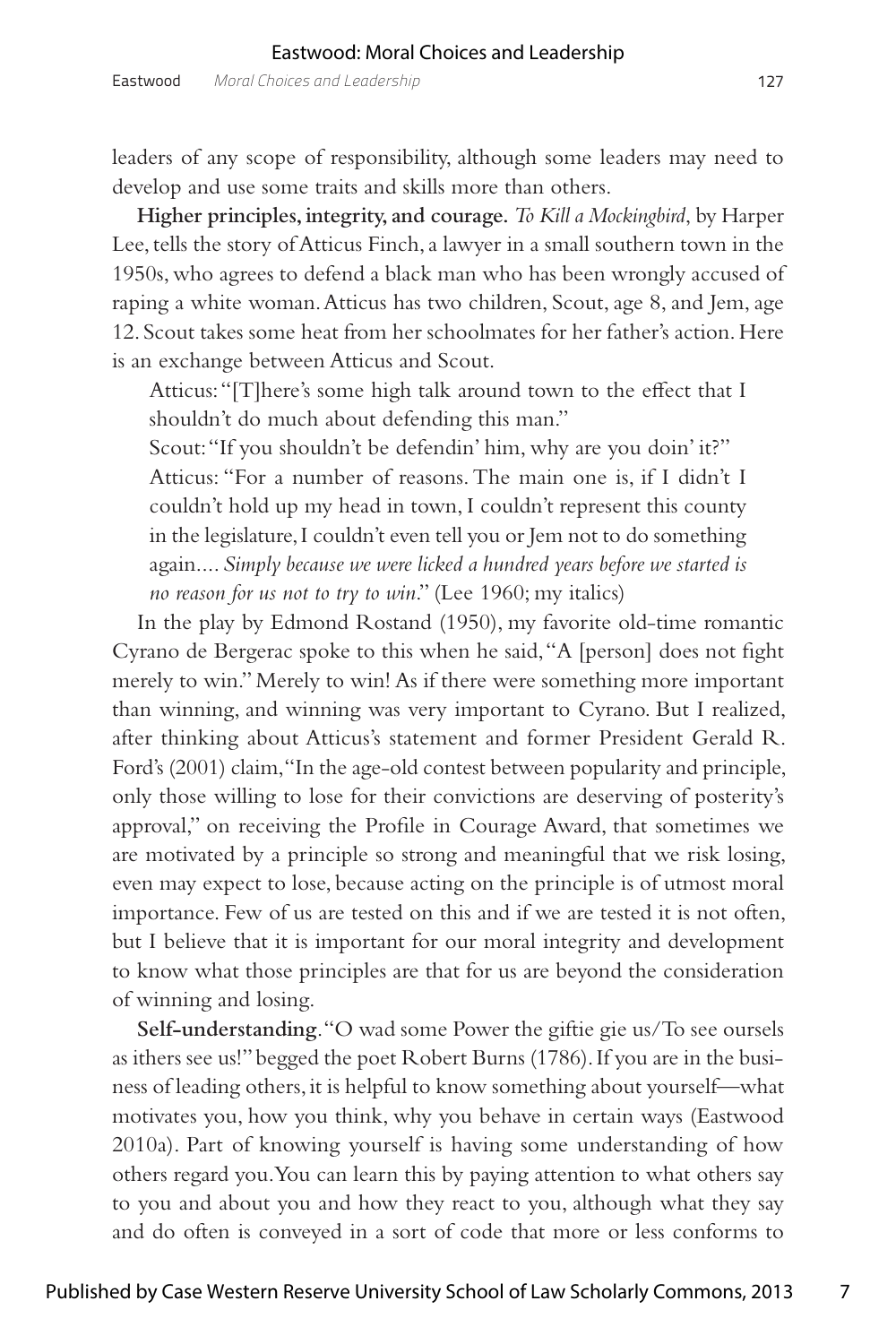social rules and requires interpretation. We all vary in our ability to detect the cues that others send and to decipher this code. I believe that effective leaders understand how they come across to others and make modifications to correct ineffective behavior and strengthen what is effective.

**Decision making and respect for others**. Many decisions a leader makes involve balancing the interests of individuals and the collective interests of the organization to which the leader is responsible. How will this decision affect the person? How will it affect others? How will it affect the organization? What are the short and long term consequences?

When people are confronted with few options, they sometimes become angry and act in unproductive and unpredictable ways, ways that may be damaging to themselves and to others. This is especially evident in association with difficult personnel decisions, such as dismissal or reassignment. I have found the advice of Sun Tzu (1988), the third century B.C.E. Chinese general, to be helpful in these matters. "Surround them on three sides, leaving one side open, to show them a way to life." "When people are desperate, they will fight to the death." A comment in the context of contemporary politics also is relevant: "You never know what a cornered animal is willing to do" (Cross 2009).

The leader should decide what about the decision is important and nonnegotiable and what can be determined by the other person. For example, when the decision has been made to dismiss or reassign a person, that generally is nonnegotiable. But the manner, timing, and other conditions associated with that decision, depending on circumstances, often can be left to the person who is being dismissed. This is respectful but also may have practical consequences by diminishing the risk of unintended actions and preserving some loyalty and self-esteem.

**Calmness and imperturbability**. People want their leaders to appear unrattled and in control (Eastwood 2010a). This is a big order because all leaders experience anger, slipping of control, or nervousness at times. William Osler (1904), a respected physician of the late 1800s and early 1900s, when he addressed the graduates of the University of Pennsylvania School of Medicine in 1889, said: "Imperturbability means coolness and presence of mind under all circumstances, calmness amid storm, clearness of judgment in moments of grave peril...the physician [leader] who has the misfortune to be without it, who betrays indecision and worry, and who shows that he is flustered ... loses rapidly the confidence of his patients [constituents]." Some of us are innately calmer than others, but all of us can work on this.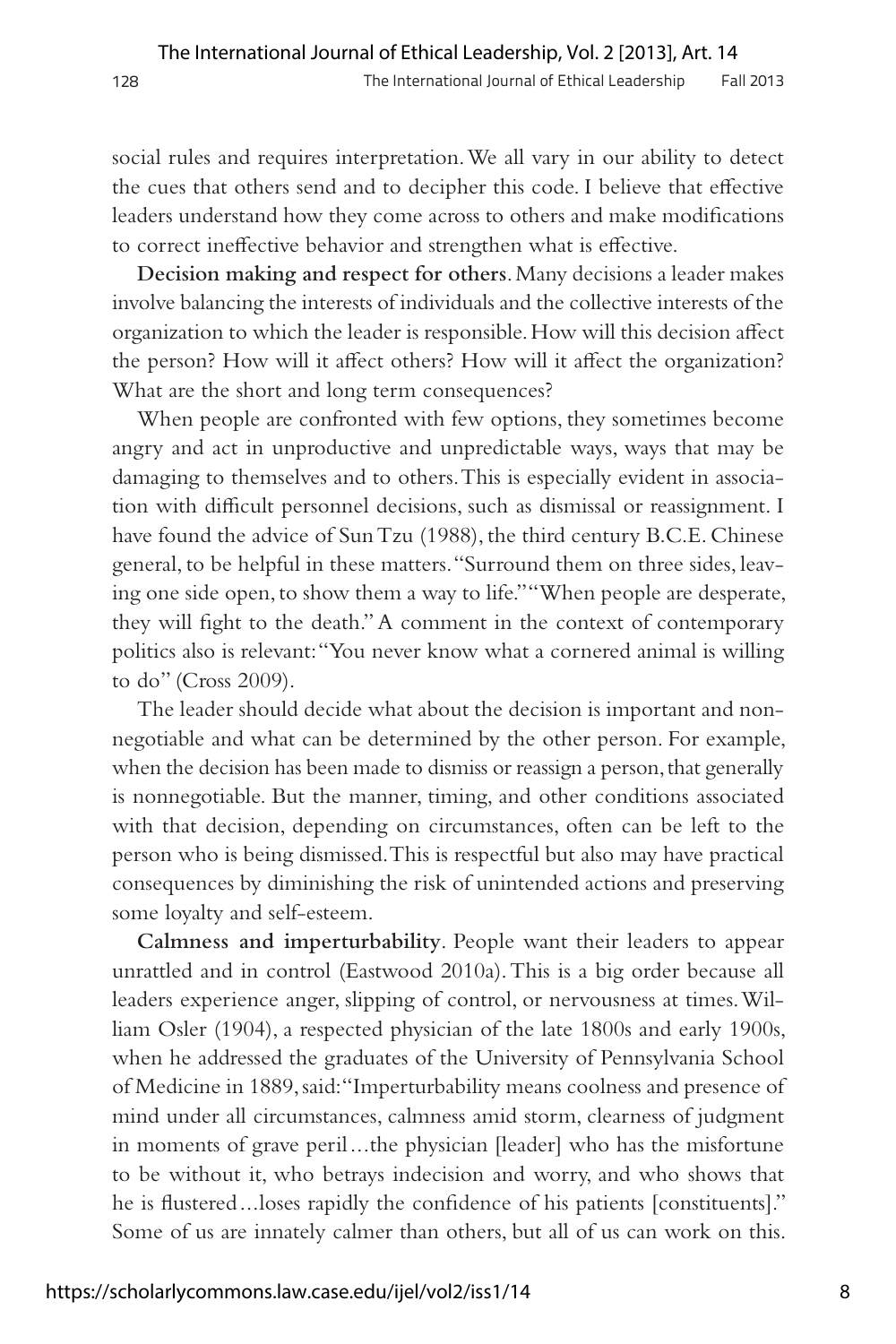Eastwood *Moral Choices and Leadership* 129

Like other characteristics of leadership, perhaps if we practice calmness, we can become calmer.

**Listening**. Good leaders often are regarded as good communicators. This usually means they can speak effectively in various contexts, to individuals and to small and large groups, to explain and persuade. It also sometimes means they can write effectively in articles, notices, e-mails, and so on. But communication is not simply a one-way vector from the leader to others. Listening is an essential part of communication. It informs and strengthens other forms of communication.

We usually think of listening as something we do—or not do—when someone else is talking (Eastwood 2010a). That is the commonly understood form of listening and one in which good leaders become adept. Although this form of listening may seem, at first, to be a passive experience, listening can be an active, energy-requiring process, sometimes even an intense one. A good listener commands our attention, makes us appreciative of the listener, and may even encourage us to communicate better.

The roles of listener and speaker change in any conversation, but leaders often find themselves in situations in which they are expected to listen. Good listening requires the ability to focus and pay attention. Some leaders are naturally interested in what other people have to say; others need to work on that skill. Listening is of value to both the sender and the receiver. People want to know that their point of view is heard by someone who is in authority and who cares. They may want something to be done or to contribute to the decision-making process. The listener also benefits. This is how one learns a great deal of information.

Listening includes paying attention to nonverbal cues, such as body language, habits, punctuality, demeanor, mood, dress, and the like, all of which may be helpful in understanding and working with another person and in learning useful information.

As I have thought about listening, I have discovered other dimensions of listening that augment the mode of listening just described. One is to listen to my own reactions. Why am I pleased, grateful, frustrated, angry? Also, what do I have stored in my brain from experience or knowledge that I can 'listen' to and is relevant to this conversation?

Finally, the broadest form of listening is to be attentive to all inputs of information. Louis Pasteur, the French microbiologist (1822–95), said, "Chance favors the prepared mind." Many important discoveries have been made because someone has been 'listening' with a prepared mind (e.g., the discoveries of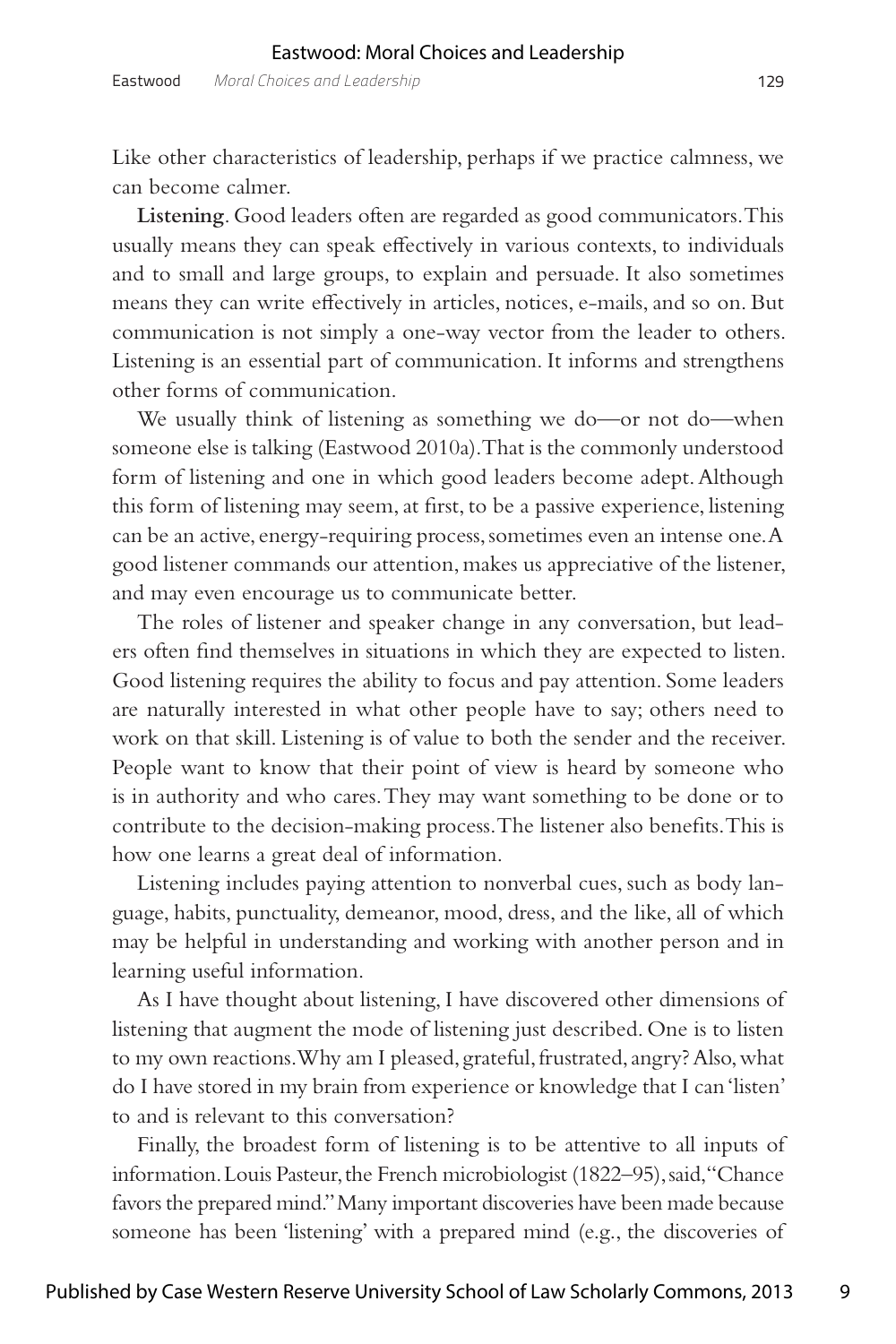penicillin and radiation) and countless enlightenments have been experienced by leaders whose receptors for new information were ready for it.

**Style**. Because many leadership styles are effective and depend on endless variables of personality, experience, and context, it would be foolish to prescribe any particular style (Eastwood 1998). However, I believe that leaders are well-served to adopt the following accompaniments of style.

Try to be approachable. Being approachable does not necessarily mean that you always have your door open or are available at all times. It has to do with a sense that people develop about you from implicit and explicit cues that are related to your interest in and respect for them and not so much about what your schedule or calendar allows.

Be on time. This applies both to when you are in charge of an event and when you are a participant. It shows respect and contributes to your reliability and authenticity.

Use and enjoy your sense of humor. Some of us are innately funny; some are not. Some can tell jokes well; others not so well. Some are what I call situationally funny; they see the humor or irony in context, as it is unfolding. I encourage you to practice and develop your sense of humor for your own sake, as well as the sake of others.

Treat everyone with respect regardless of the other person's point of view or capabilities. This may be the hardest order because it sometimes challenges our own beliefs and uncertainties. When we think ill of another person, that may be well-founded, but it also may tell us more about ourselves than the other person. As Ralph Waldo Emerson (1841) said, "To be yourself in a world that is constantly trying to make you something else is the greatest accomplishment."

#### Are You Ready To Run the World?

The world will not be run by those who possess mere information alone....The world henceforth will be run by synthesizers, people able to put together the right information at the right time, think critically about it, and make important choices wisely. (Wilson 1998)

I said at the outset that I believe we need leaders who have a broad understanding of human knowledge, experience, and motivation and who operate within a set of moral principles (Eastwood 2010b). How can one become such a leader? Here are some suggestions.

**Pay attention to examples of good and bad leadership**. Every day each of us witnesses leadership, in our immediate environment and elsewhere in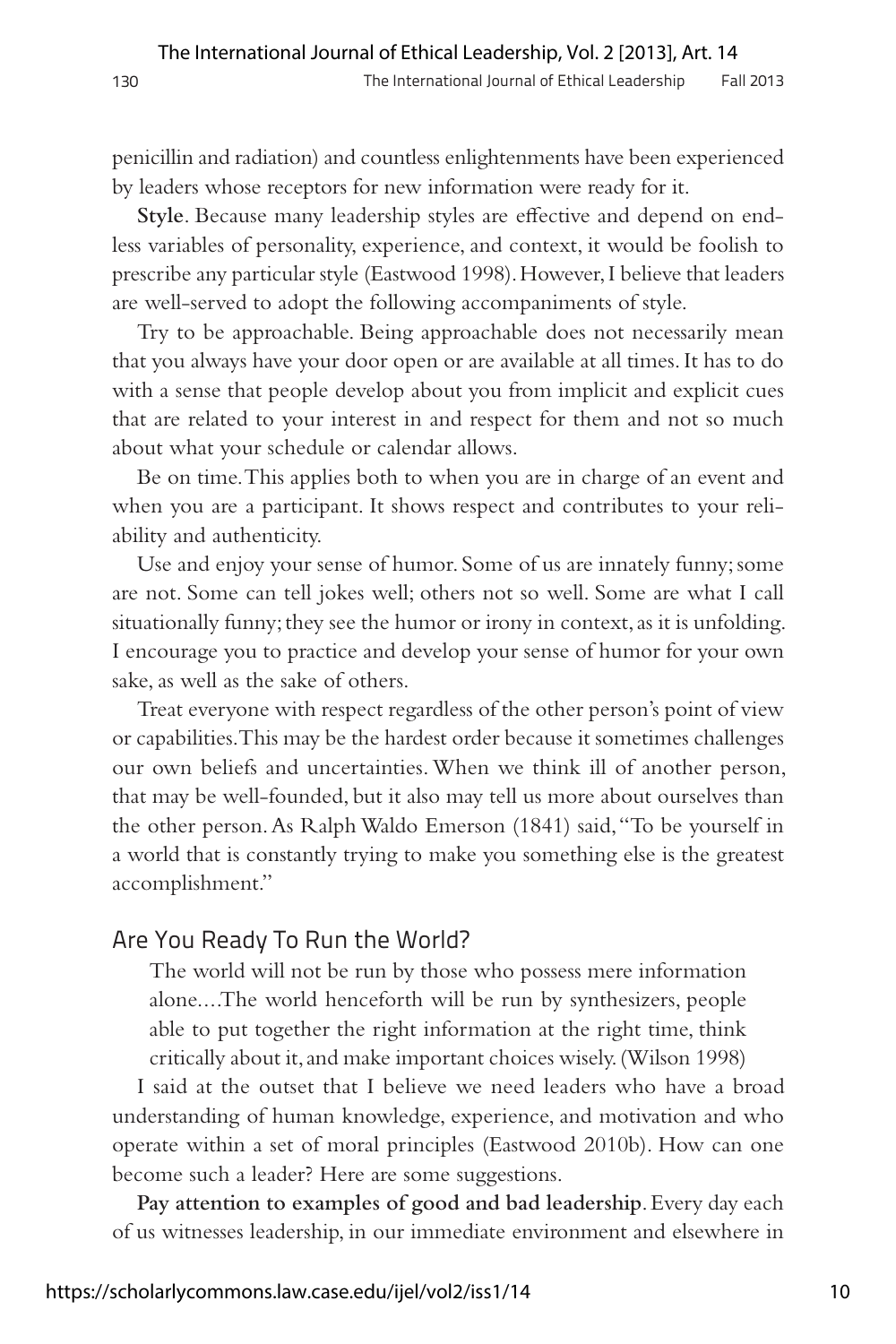politics, business, and so on. Good leadership and bad leadership are modeled constantly, sometimes by the same person. Pay attention to what you think makes someone a good leader or a bad one. What can you try to incorporate and use; what should you avoid or try to remove from your own repertoire?

**Listen to Aristotle**. Aristotle believed in the power of habit and that we become what we do repeatedly. Thus, if we practice being virtuous, we will become more virtuous. He said, "Moral virtue comes about as a result of habit" and "It is by doing just acts that the just person is produced" (Aristotle 1998). If we were able to ask Aristotle how to become a moral leader, he might say, "If you behave like a good leader, you will become a good leader."

This makes a lot of sense when we consider some of the skills I list above. For example, practicing listening is likely to make us a better listener. I believe it also applies to character traits. Perhaps you have heard someone say, with regard to empathy, "You either have it or you do not. There is nothing we can do to teach empathy." I disagree. Assuming one is not a sociopath, I believe that one can learn to be more empathetic, both by intending to do so and by practicing being empathetic.

**Learn from your peers**. One of the obligations of those who have influence over others' lives, which clearly includes leaders, is to pay attention to the circumstances under which we learn from others and, in turn, influence others' lives by providing a source of learning for them. Heroes and role models play a big part in the growing up process, even well into adulthood. Parents, teachers, coaches, and others often do not fully appreciate the profound ways they emotionally and intellectually touch and influence the lives of children and young adults.

Somewhere along our educational and early career path we commonly encounter mentors. "Mentor was an old friend of Odysseus, to whom the King had entrusted his whole household when he sailed, with orders to ... keep everything intact." (Homer 1958). Odysseus told Mentor to take responsibility for the education and upbringing of his son, Telemachus. Thus, the origin of the term mentor. Mentors typically have qualities that we admire and want to emulate. They usually guide us in practical, operational matters, helping us to find our direction and learn what to do and how to do it. They also often help us understand what is important and develop our values and sense of purpose.

After heroes and mentors, what then? The majority of one's years remain, the horizon of life is distant, and, we hope, the main learning of life has just begun. The unequal relationships with heroes, mentors, teachers, and the like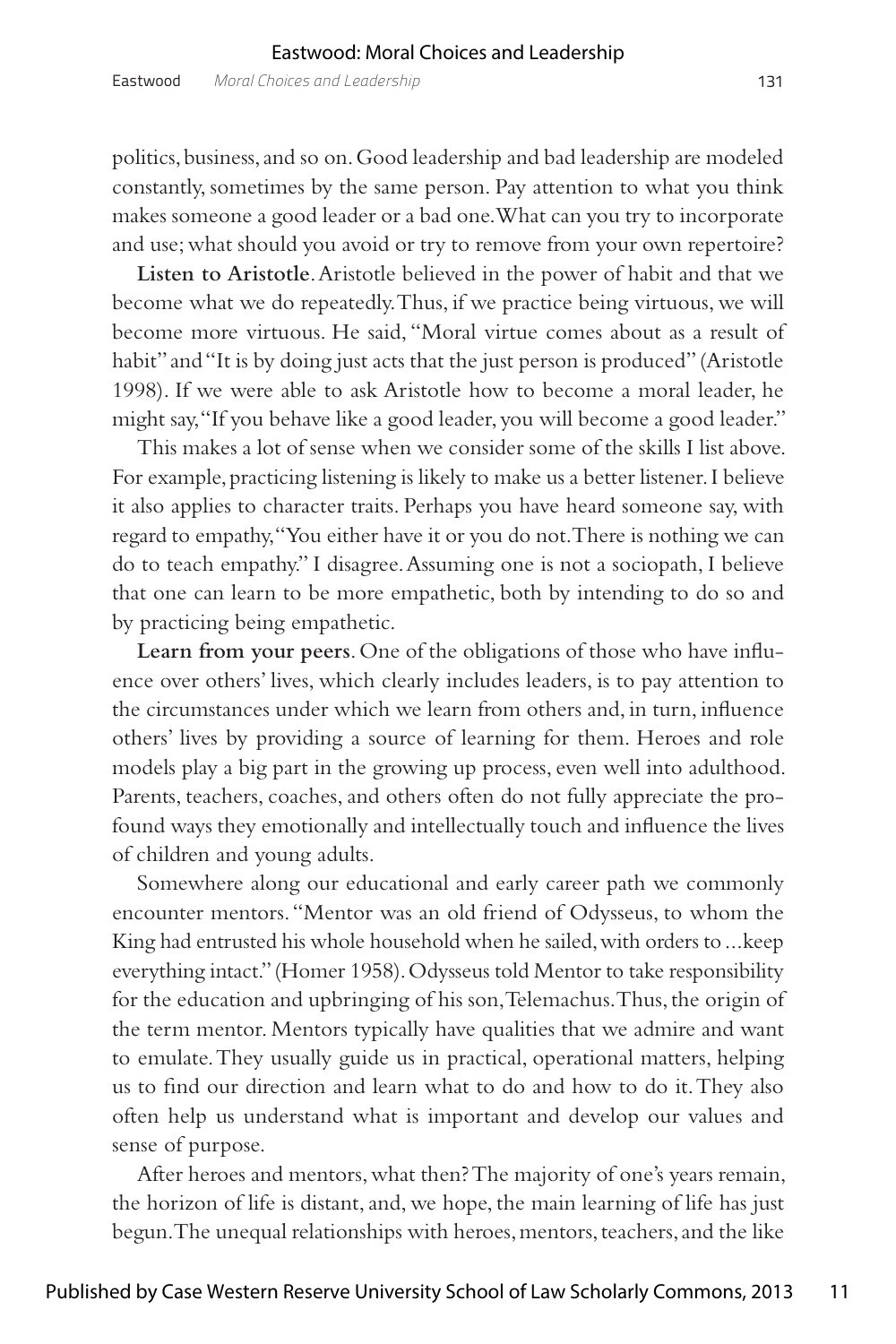recede and what persists is the routine of day-to-day interaction with many people, professionally and socially, who more or less are our peers in that they are people with whom we do not have an unequal relationship. I came to understand the power of peer relationships in influencing our thoughts and behaviors when I learned more about the remarkable friendship of the Nobel Prize-winning writer John Steinbeck and the marine biologist Ed Ricketts (Eastwood 2004). Steinbeck, Ricketts, and others, including the mythologist Joseph Campbell, met frequently at Ricketts' laboratory-home in Monterey, California, and exchanged ideas. The discussions, which lasted hours, sometimes days, aided by quantities of beer, produced several theories that found expression in Steinbeck's novels and ensured a place for "Doc" Ricketts in several of Steinbeck's novels. In remembering his friend, Steinbeck (1951) said, "Everyone near him was influenced by him, deeply and permanently. Some he taught how to think, others how to see or hear." We do not need to have such an intense relationship with our peers to benefit from them. I believe that relationships and friendships with peers, by the exchange of ideas or observation, are among the richest sources of our education as mature adults.

**You are what you read . . . and see, and hear, and think and talk about**. Steven Sample (2002), the former president of the University of Southern California, argues that leaders are influenced heavily by what they read. He also advises that leaders would be better served to spend their time reading the masterpieces of literature than the contemporary news. Perhaps. Although reading is an enjoyable and fertile source of information and perspective for many, I believe that we also can be enriched by television, movies, social media, solitary thinking, and conversation with peers to achieve a broad understanding of human knowledge, experience, and motivation (Eastwood 2010b).

The world needs leaders who use both analytical and intuitive thinking, who can fuse their left brain and their right brain; who appreciate the value of history, the social sciences, literature, biology, genetics, philosophy, mathematics, physics, engineering, nanotechnology, and so on, and who understand why all of these disciplines are important and how they are related, because everything is related; who can recruit from a broad knowledge and experience and, "put together the right information at the right time, think critically about it, and make important choices wisely" (Eastwood 2010b; Wilson 1998). "Science and technology teach us what we *can* do. Humanistic thinking can help us understand what we *should* do" (Brinkley 2009).

**Develop your code**. The columnist David Brooks (2001), in an essay titled "The Limits of Empathy," said, "People who actually perform pro-social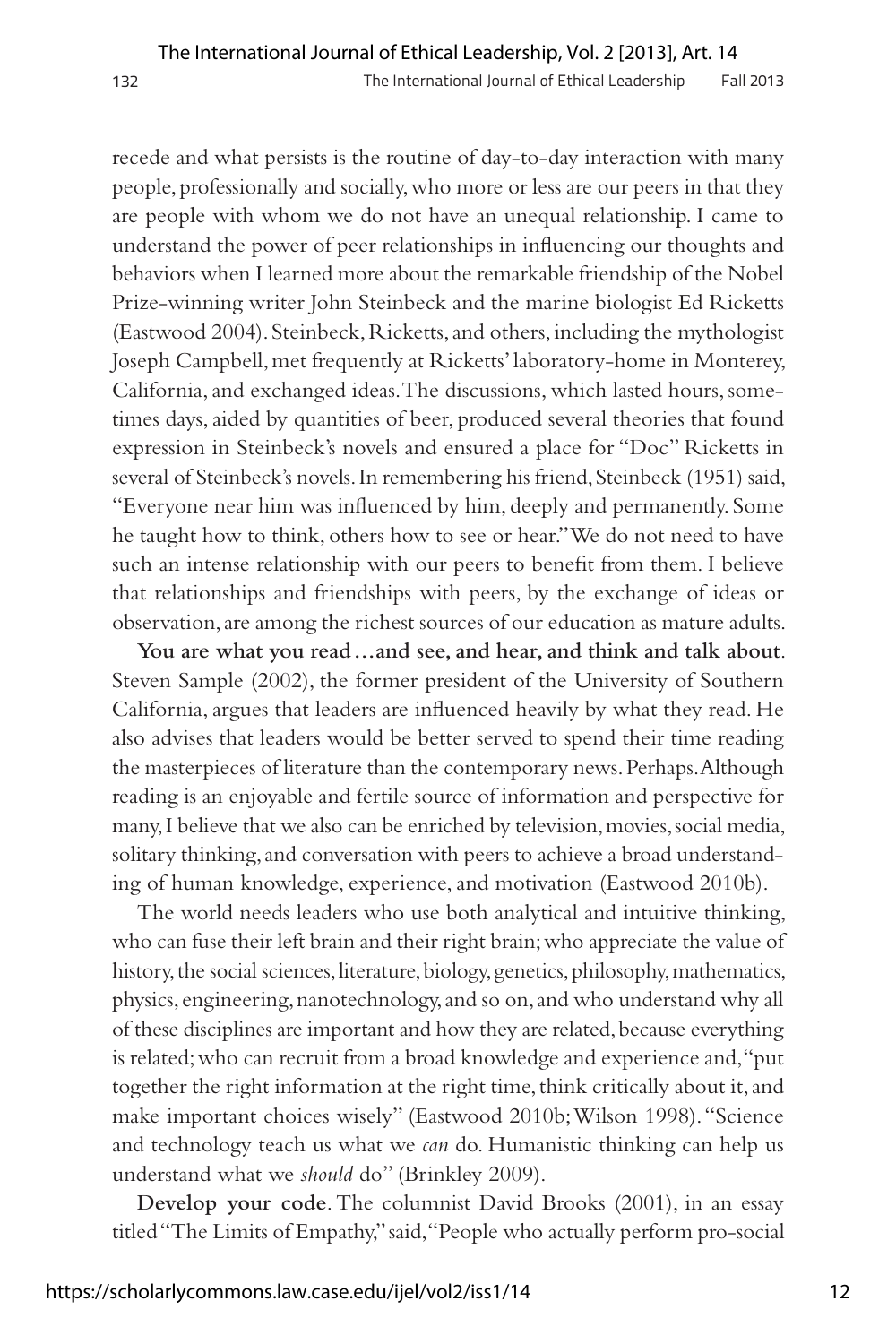action don't only feel [i.e., have empathy] for those who are suffering, they feel compelled to act by a sense of duty. Their lives are structured by sacred codes.... [Empathy] is overshadowed by their sense of obligation to some religious, military, social or philosophic code. They would feel a sense of shame or guilt if they didn't live up to the code. The code tells them when they deserve public admiration or dishonor. The code helps them evaluate other people's feelings, not just share them.... The code isn't just a set of rules. It's a source of identity. It's pursued with joy. It arouses the strongest emotions and attachments. Empathy is a sideshow."

What is your code?

### A Benediction

**May you never forget the ideals that drive you now**. The hardening process of life and experience will work at you. But if you lose your passion and ideals, you will die inside before you are forty and you will be an unhappy person. I urge you to nurture whatever ideals you now have, because that is what will sustain you and keep your spirit alive for as long as you live, and you will find it remarkably fulfilling.

**May you look for ways to change the world**. You will have many opportunities for personal growth and satisfaction, but you also will have opportunities to benefit humankind and change the world. Usually those opportunities, which arrive everyday, seem small and insignificant by themselves. But each is important and together, and as they accumulate, can be magnificent and remarkably effective.

**May you look for opportunities to be a leader**. You are ideally suited for leadership. You are so gifted with wonderful intellectual and humanistic abilities, and you are strongly motivated and you have a great deal of energy. These all are important characteristics of good leaders. The world needs leaders like you, who can access diverse, complex information and synthesize it, put it together in a coherent way, and explain it so people can understand. Leaders who can think big and can think small. Leaders who use both analytical and intuitive thinking. I urge you to answer the call to leadership. The need is great for the leadership that you are so capable of giving.

**May you be truthful and trustworthy**. People often will forgive you if you make a mistake in good faith and your reputation is one of honesty and forthrightness. They will not forgive you easily and will cease to respond to your leadership if you are deceptive and untrustworthy.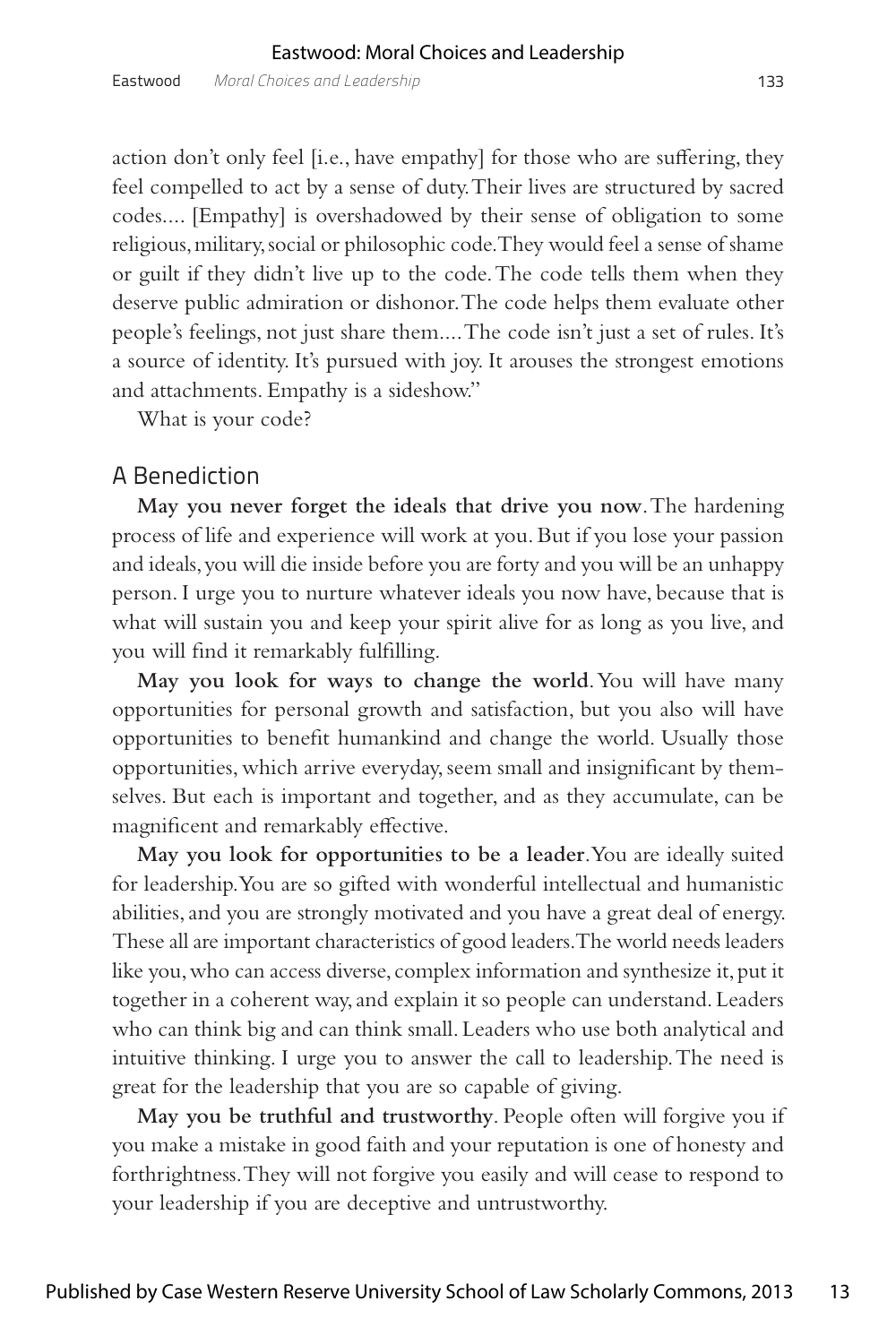**May you be wildly successful**. If success for you means social prominence, influence, money, and achievements that society values, I hope you *are* successful in those areas, without harm to others. If success means a feeling of commitment, fulfillment, and self worth, I hope you are successful, without qualification.

**Finally, may you be a credit to this university, to those who love you, and to yourself.**

#### References

Anonymous. 2011. Comment on Syracuse, NY, *Post-Standard* blog in response to report of cheating at SUNY Upstate Medical University. March 24.

Aristotle. 1998. *The Nicomachean Ethics*. Oxford: Oxford University Press.

Baldwin, DeWitt C, Jr., et al. 1996. "Cheating in Medical School: A Survey of Second-year Students at 31 Schools." *Academic Medicine* 71 (3): 267–73.

Brinkley, Alan. 2009. "Half a Mind is a Terrible Thing to Waste." *Newsweek*, November 23, 48.

- Brooks, David. 2011. "The Limits of Empathy." *New York Times*. Sept 29.
- Burns, Robert. 1786. "To a Louse."

Carpenter, Donald D, et al. 2006. "Engineering Students' Perceptions of and Attitudes Towards Cheating." *Journal of Engineering Education* 95 (3):181–204.

- Cross, Al. 2009. "*Louisville Courier-Journal* regarding comments by Sen. Jim Bunning." *New York Times*, March 6.
- Eastwood, Gregory L. 2004. "Commentary: About Ed Ricketts." *Academic Medicine*  79: 680–81.
- Eastwood, Gregory L. 2010a. "How Literature Informs Notions of Leadership." *Journal of Leadership Education* 9:173–89.
- Eastwood, Gregory L. 1998. "Leadership Amid Change." In *Mission Management*. Washington, DC: Association of Academic Health Centers.

Eastwood, Gregory L. 2010b. "Leadership to run the world: A Mandate for Higher Education." *Journal of Academic Leadership* 8 (3).

Emerson, Ralph Waldo. 1841. *Self Reliance*.

- Ford, Gerald R. 2001. "Acceptance speech, Profile in Courage Award Ceremony." John F. Kennedy Presidential Library, Boston, Massachusetts, May 21.
- Giamatti, A. Bartlett. 1988. *A Free and Ordered Space. The Real World of the University*. New York: Norton and Co.
- Harding, Trevor S., et al. 2004. "Does academic dishonesty relate to unethical behavior in professional practice?" *Science and Engineering Ethics* 10 (2):311–24.
- Homer. 1958. *The Odyssey*. Translated by E. V. Rieu. Baltimore: Penguin Books.
- Lee, Harper. 1960. *To Kill A Mockingbird*. Philadelphia: J. B. Lippincott Company.

Mulder, James T. 2011. "Upstate Medical Students May Be Disciplined if Investigation Shows They Cheated on Quizzes." *Syracuse Post-Standard*, March 10.

Osler, William. 1904. *Aequanimitas*. Philadelphia: P. Blakiston's Son, & Co.